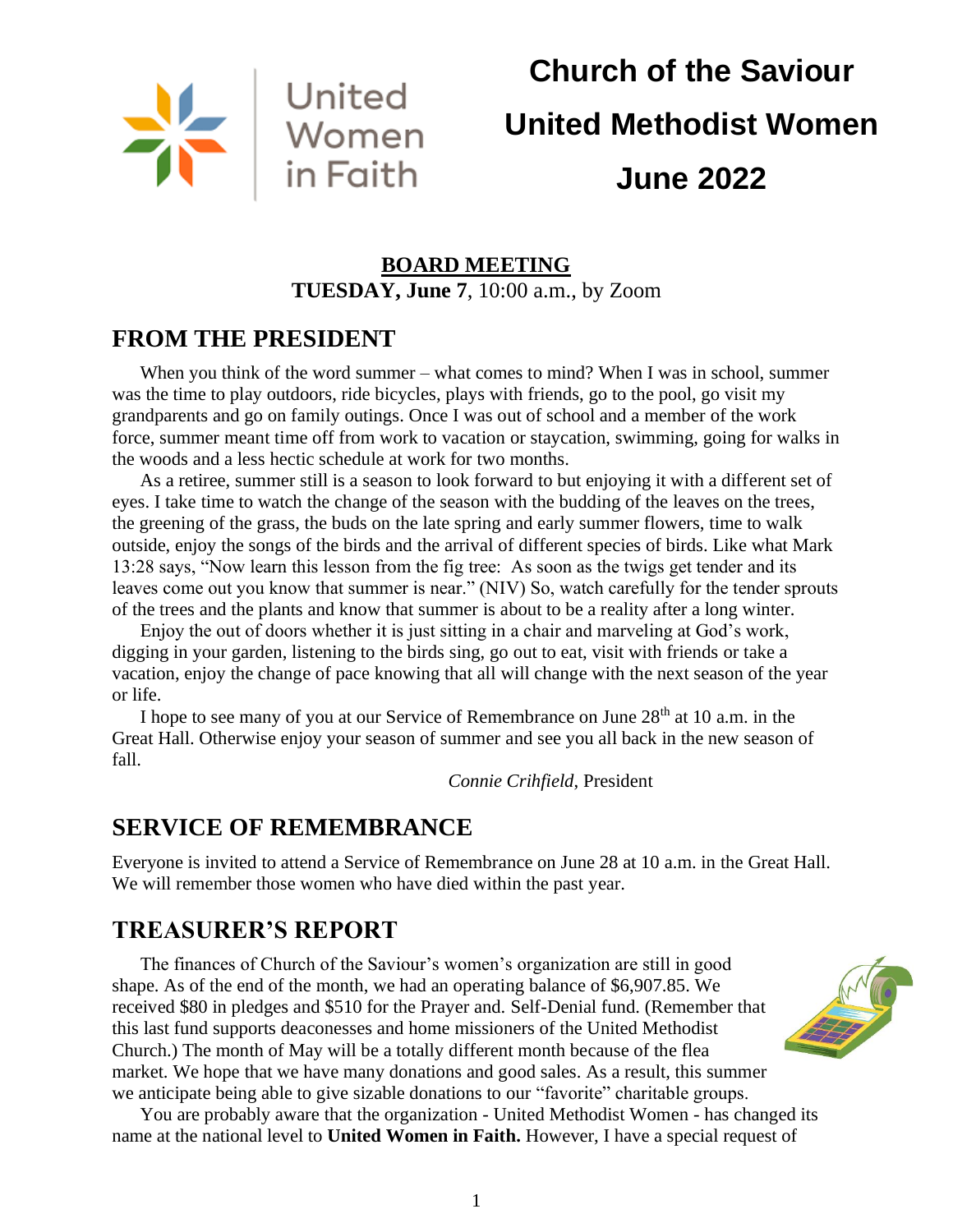everyone. **Please continue to write your checks to United Methodist Women until further notice.** (A reminder, your **donations** to UMW are tax exempt.)

I hope that you have a good spring and that you are enjoying all the color. As I write this there is an eclipse of the moon in the immediate offing. Isn't God's nature wonderful!

*Arleen Twist*, Treasurer

## **CONFERENCE NEWS**

Education is a cornerstone of United Women in Faith as we seek to grow in our knowledge of the current issues facing society. As we increase our awareness, in turn we grow as a spiritual community as we seek faith-based solutions to these issues. One way we can come together to connect, learn and pray is through Mission u.

Mission u is held every summer, usually at the University of Mount Union in Alliance, OH. This year the classes will be held via Zoom and there will be an in person retreat at Mount Union.

This year, as we study Luke 13, we find ourselves in a period of disruption and uncertainty. In the midst of a devastating pandemic, divisive political climate, unaddressed systemic racism, ecological crises and eco-nomic turmoil, we turn to the stories of Jesus that have anchored Christian communities for two millennia.

The newly designed Mission u 2022 is more flexible and intergenerational than ever— with curricula for youth, children and adults focused on the 13th chapter of the Gospel of Luke.

Adult Study will be via Zoom: July 9-10 and July 16-17: two hours each session. Saturday sessions will be from 10 a.m. to 12:00 p.m. and Sunday sessions will be from 7:00-9:00 p.m.

Plus, an In-Person Retreat July 22-23 at Mt. Union University. Child and Youth Studies will be held in-person during the Retreat.

Website: [eocumc.com,](http://eocumc.com/) click on Laity, then from the drop-down menu select United Women in Faith, then Mission U. You will find all of the information you need there.

If you need assistance of any kind, please contact Debbie Jones.

*Debbie Jones,* District Representative



mission u 2022 **Who Can We Be Together? Building Communities of Hope and Joy** 

#### **FLEA MARKET**

Thank you to all who donated, worked, or purchased goods at the Flea Market. Your generosity allows our Unit to donate funds to organizations locally, nationally and internationally that support women, children and youth.

*Mary Freer,* Ways and Means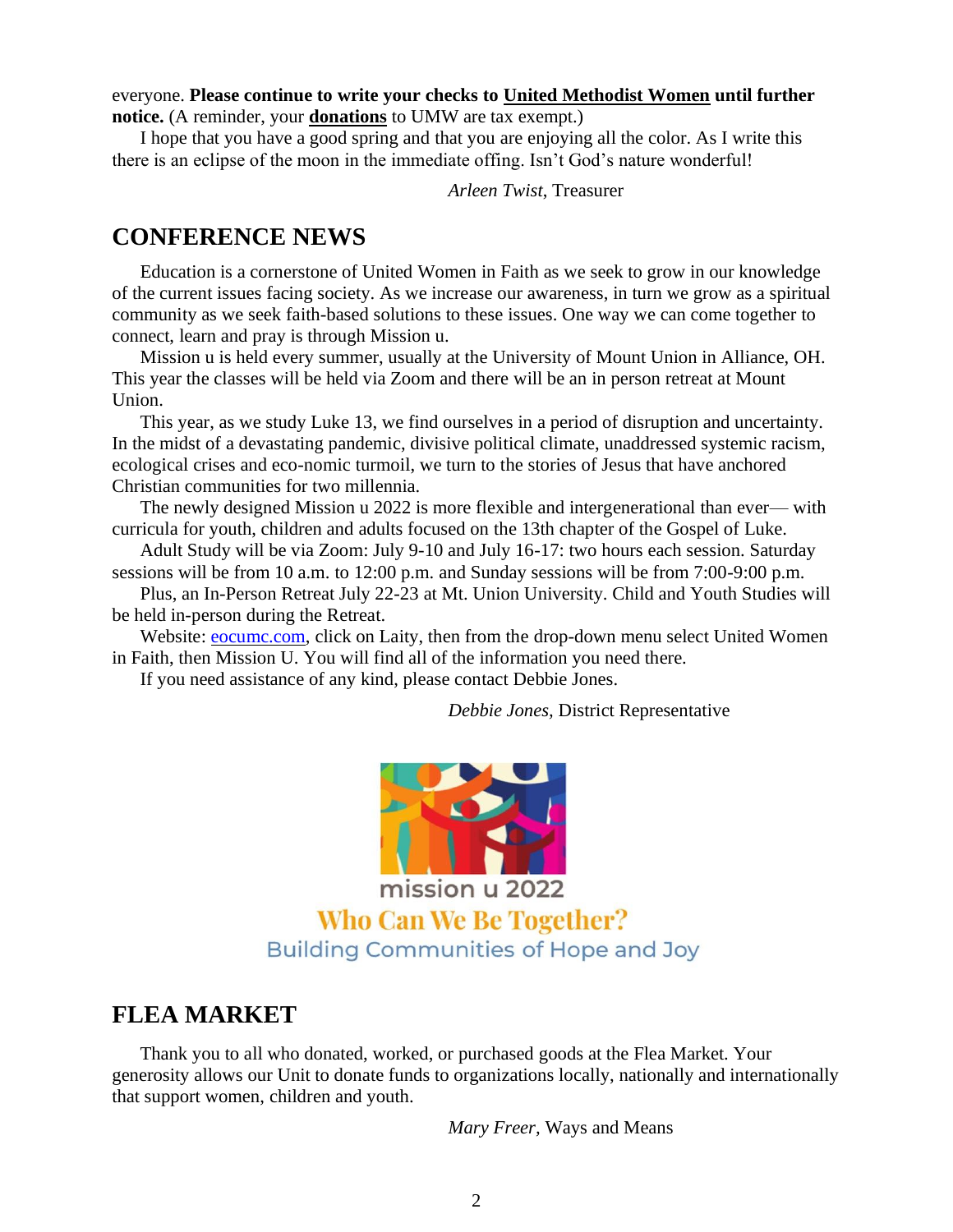# **SOCIAL ACTION**

Julie Washington, *"Northeast Ohio Black Infant Mortality: 'With healthy, powerful Black women come healthy, powerful Black families.'*" **Plain Dealer,** April 15, 2022, A1 & A7.

Da'na Langford and Tenisha Gaines who started the non-profit organization, Village of Healing, opened a health clinic in Euclid in February. The clinic provides multiple services for Black women by Black practitioners. They hope to decrease infant mortality by providing equitable healthcare. While infant mortality has been decreasing in Ohio, in Cuyahoga County 2021, the Black in infant mortality rate was 11.6/1000 as compared to 5.2/1000 for white infants.

The clinic pairs pregnant women with a mentor (Mother to Mother Program) and a doula from Birthing Beautiful. A professional group, the VOH Professional Black Women Support Group allows black women to discuss stress with a mental health specialist. They hope to expand the services and the clinics throughout the county. They have funding from various sources including the Ohio Department of Health, First Year Cleveland, and Saint Luke's Foundation.

The website is: villageofhealingcle.com.

#### *Becky Roberts,*

Social Action & Education Interpreter

[http://www.google.com/imgres?q=flea+market+clipart+free&hl=en&sa=X&rlz=1T4TSND\\_en\\_](http://www.google.com/imgres?q=flea+market+clipart+free&hl=en&sa=X&rlz=1T4TSND_en___US412&biw=1326&bih=597&tbm=isch&prmd=imvns&tbnid=lOHBHydtEJpjCM:&imgrefurl=http://www.holycross-lutheran.org/&docid=X_HmT_yPu8f_9M&imgurl=http://www.holycross-lutheran.org/Images/Clipart/flea%2520market.jpg&w=551&h=284&ei=OpVPUJOlCMfs0gGsiID4Cg&zoom=1&iact=hc&vpx=668&vpy=70&dur=670&hovh=161&hovw=313&tx=146&ty=88&sig=108026440935766386903&page=1&tbnh=84&tbnw=163&start=0&ndsp=23&ved=1t:429,r:4,s:0,i:87) [\\_\\_US412&biw=1326&bih=597&tbm=isch&prmd=imvns&tbnid=lOHBHydtEJpjCM:&imgrefur](http://www.google.com/imgres?q=flea+market+clipart+free&hl=en&sa=X&rlz=1T4TSND_en___US412&biw=1326&bih=597&tbm=isch&prmd=imvns&tbnid=lOHBHydtEJpjCM:&imgrefurl=http://www.holycross-lutheran.org/&docid=X_HmT_yPu8f_9M&imgurl=http://www.holycross-lutheran.org/Images/Clipart/flea%2520market.jpg&w=551&h=284&ei=OpVPUJOlCMfs0gGsiID4Cg&zoom=1&iact=hc&vpx=668&vpy=70&dur=670&hovh=161&hovw=313&tx=146&ty=88&sig=108026440935766386903&page=1&tbnh=84&tbnw=163&start=0&ndsp=23&ved=1t:429,r:4,s:0,i:87) [l=http://www.holycross-](http://www.google.com/imgres?q=flea+market+clipart+free&hl=en&sa=X&rlz=1T4TSND_en___US412&biw=1326&bih=597&tbm=isch&prmd=imvns&tbnid=lOHBHydtEJpjCM:&imgrefurl=http://www.holycross-lutheran.org/&docid=X_HmT_yPu8f_9M&imgurl=http://www.holycross-lutheran.org/Images/Clipart/flea%2520market.jpg&w=551&h=284&ei=OpVPUJOlCMfs0gGsiID4Cg&zoom=1&iact=hc&vpx=668&vpy=70&dur=670&hovh=161&hovw=313&tx=146&ty=88&sig=108026440935766386903&page=1&tbnh=84&tbnw=163&start=0&ndsp=23&ved=1t:429,r:4,s:0,i:87)

[lutheran.org/&docid=X\\_HmT\\_yPu8f\\_9M&imgurl=http://www.holycross](http://www.google.com/imgres?q=flea+market+clipart+free&hl=en&sa=X&rlz=1T4TSND_en___US412&biw=1326&bih=597&tbm=isch&prmd=imvns&tbnid=lOHBHydtEJpjCM:&imgrefurl=http://www.holycross-lutheran.org/&docid=X_HmT_yPu8f_9M&imgurl=http://www.holycross-lutheran.org/Images/Clipart/flea%2520market.jpg&w=551&h=284&ei=OpVPUJOlCMfs0gGsiID4Cg&zoom=1&iact=hc&vpx=668&vpy=70&dur=670&hovh=161&hovw=313&tx=146&ty=88&sig=108026440935766386903&page=1&tbnh=84&tbnw=163&start=0&ndsp=23&ved=1t:429,r:4,s:0,i:87)[lutheran.org/Images/Clipart/flea%2520market.jpg&w=551&h=284&ei=OpVPUJOlCMfs0gGsiI](http://www.google.com/imgres?q=flea+market+clipart+free&hl=en&sa=X&rlz=1T4TSND_en___US412&biw=1326&bih=597&tbm=isch&prmd=imvns&tbnid=lOHBHydtEJpjCM:&imgrefurl=http://www.holycross-lutheran.org/&docid=X_HmT_yPu8f_9M&imgurl=http://www.holycross-lutheran.org/Images/Clipart/flea%2520market.jpg&w=551&h=284&ei=OpVPUJOlCMfs0gGsiID4Cg&zoom=1&iact=hc&vpx=668&vpy=70&dur=670&hovh=161&hovw=313&tx=146&ty=88&sig=108026440935766386903&page=1&tbnh=84&tbnw=163&start=0&ndsp=23&ved=1t:429,r:4,s:0,i:87) [D4Cg&zoom=1&iact=hc&vpx=668&vpy=70&dur=670&hovh=161&hovw=313&tx=146&ty=8](http://www.google.com/imgres?q=flea+market+clipart+free&hl=en&sa=X&rlz=1T4TSND_en___US412&biw=1326&bih=597&tbm=isch&prmd=imvns&tbnid=lOHBHydtEJpjCM:&imgrefurl=http://www.holycross-lutheran.org/&docid=X_HmT_yPu8f_9M&imgurl=http://www.holycross-lutheran.org/Images/Clipart/flea%2520market.jpg&w=551&h=284&ei=OpVPUJOlCMfs0gGsiID4Cg&zoom=1&iact=hc&vpx=668&vpy=70&dur=670&hovh=161&hovw=313&tx=146&ty=88&sig=108026440935766386903&page=1&tbnh=84&tbnw=163&start=0&ndsp=23&ved=1t:429,r:4,s:0,i:87) [8&sig=108026440935766386903&page=1&tbnh=84&tbnw=163&start=0&ndsp=23&ved=1t:42](http://www.google.com/imgres?q=flea+market+clipart+free&hl=en&sa=X&rlz=1T4TSND_en___US412&biw=1326&bih=597&tbm=isch&prmd=imvns&tbnid=lOHBHydtEJpjCM:&imgrefurl=http://www.holycross-lutheran.org/&docid=X_HmT_yPu8f_9M&imgurl=http://www.holycross-lutheran.org/Images/Clipart/flea%2520market.jpg&w=551&h=284&ei=OpVPUJOlCMfs0gGsiID4Cg&zoom=1&iact=hc&vpx=668&vpy=70&dur=670&hovh=161&hovw=313&tx=146&ty=88&sig=108026440935766386903&page=1&tbnh=84&tbnw=163&start=0&ndsp=23&ved=1t:429,r:4,s:0,i:87)

[9,r:4,s:0,i:87](http://www.google.com/imgres?q=flea+market+clipart+free&hl=en&sa=X&rlz=1T4TSND_en___US412&biw=1326&bih=597&tbm=isch&prmd=imvns&tbnid=lOHBHydtEJpjCM:&imgrefurl=http://www.holycross-lutheran.org/&docid=X_HmT_yPu8f_9M&imgurl=http://www.holycross-lutheran.org/Images/Clipart/flea%2520market.jpg&w=551&h=284&ei=OpVPUJOlCMfs0gGsiID4Cg&zoom=1&iact=hc&vpx=668&vpy=70&dur=670&hovh=161&hovw=313&tx=146&ty=88&sig=108026440935766386903&page=1&tbnh=84&tbnw=163&start=0&ndsp=23&ved=1t:429,r:4,s:0,i:87)

## **CHURCH WOMEN UNITED IN GREATER CLEVELAND**

Marty Bergman, Anne Billington, Mary Holloway, Shirley Moore and Kevin Schaner attended the annual May Friendship Day Luncheon. This year's theme is: *It Is Up to You in 2022.* The Rev. Mary B. Hope from Calvary Congregational Church stressed the "Four R's:" Reaccess, Renew, Revise, Reclaim to motivate each of us to be more nurturing. Many greeted us and inquired about Frances Fisher and Joan LeFavour, the recipient of this year's Valiant Woman Award. If you are interested in Church Women United, contact: [schanerkevin@gmail.com.](mailto:schanerkevin@gmail.com)

# **AFRICA UNIVERSITY – NEW RESIDENCE HALL FOR WOMEN**

Try to recall the excitement and concern that you felt when you left home for college or any other reason. Or, what about how *you* felt when you left your "child" at a dormitory or apartment. Since I was a transfer student to Miami University when I was a sophomore, there



was not space for me in a dorm. Instead, my parents left me in an "overflow basement" in a dorm where there were over thirty of us with one telephone. Now, I cannot imagine how anxious my parents must have been, but I am sure they did not leave me there thinking that I would be robbed or trafficked or otherwise taken advantage. Students come from all of Africa to be students at Africa University. In order for female students to be secure, they need to live on